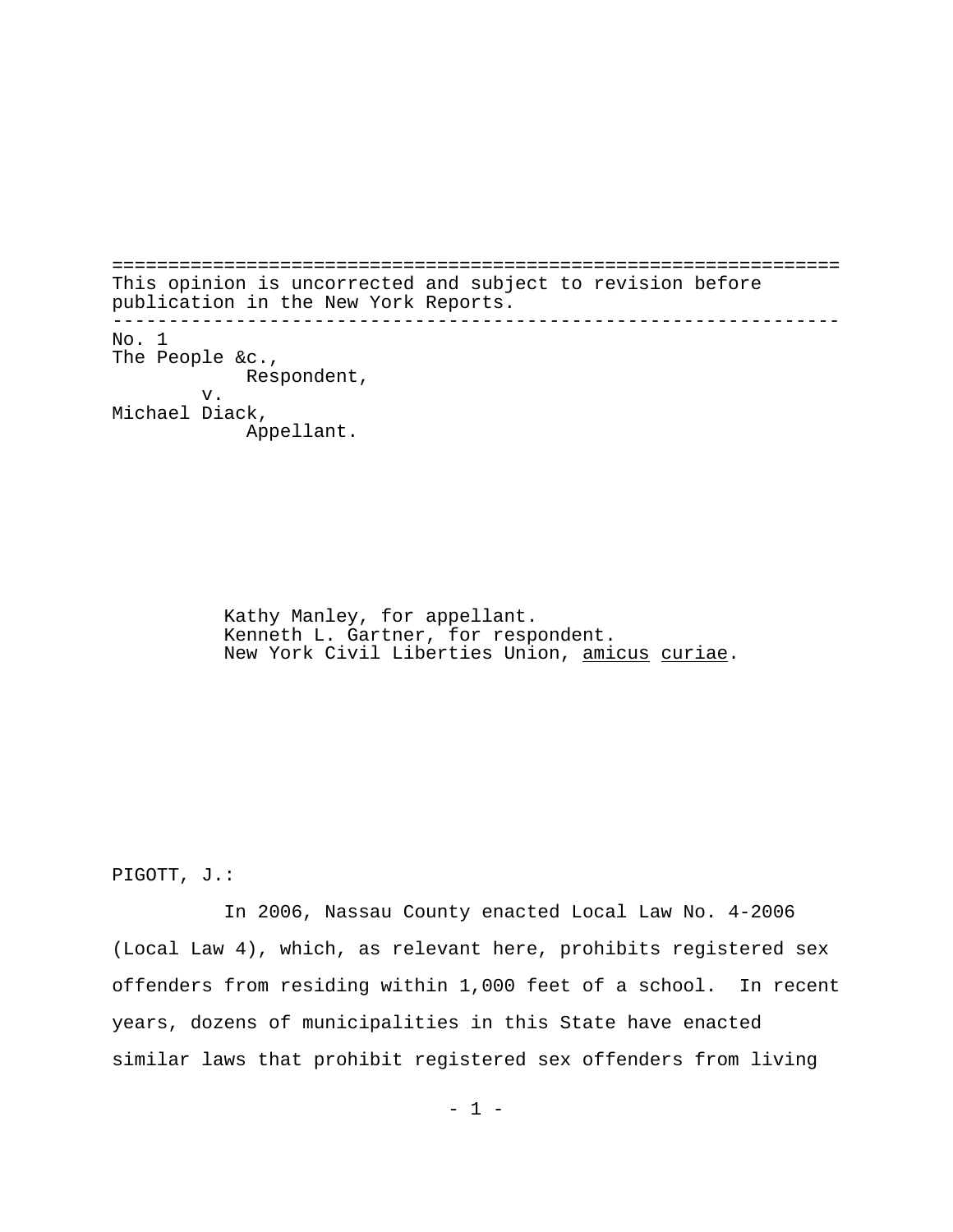within a certain distance of schools, daycare centers, parks, youth centers and other areas where children are likely to congregate. $^1$  That such laws are proliferating at an accelerated rate is hardly surprising, given the significant interest involved, namely, the protection of children from sex offenders. Local governments have, understandably, relied on their police power in furthering that interest.

But a local government's police power is not absolute.

Sex offender residency laws have generated significant litigation in this State's local and federal courts, with almost all of the challenges to their validity involving the issue of preemption (see People v Kramer, 45 Misc 3d 458 [Village of Massapequa Park Just Ct, 2014] [village law prohibiting a registered sex offender from residing within a one-mile radius of any school or park]; Budesheim v Southampton Town Police Dept., 2014 NY Slip Op 32278[U] [Sup Ct, Suffolk County 2014] [county local law prohibiting registered sex offenders from residing within a quarter mile of the property of any school, daycare center, playground or amusement park]; Doe v County of Rensselaer, 24 Misc 3d 1215[A] [Sup Ct, Rensselaer County 2009] [county local law prohibiting level two and level three sex offenders from residing within 2,000 feet of a school or childcare facility]; People v Blair, 23 Misc 3d 902 [Albany City Ct, 2009] [county local law prohibiting level two and level three sex offenders from residing within 1,000 feet of a school or childcare facility]; People v Oberlander, 22 Misc 3d 1124[A] [Sup Ct, Rockland County 2009] [county law prohibiting sex offenders from residing, working or loitering within 1,000 feet of a school, childcare facility, playground, youth center or public swimming pool]; see also Moore v County of Suffolk, 2013 WL 4432351 [ED NY 2013] [county local law prohibiting registered sex offenders from living within a quarter of a mile of the property line of any school, licenced daycare center or playground]; Terrance v City of Geneva, 799 F Supp 2d 250 [WD NY 2011] [city law prohibiting level two and level three sex offenders from residing within 1,000 feet of a school and 500 feet of a park, playground or daycare center]).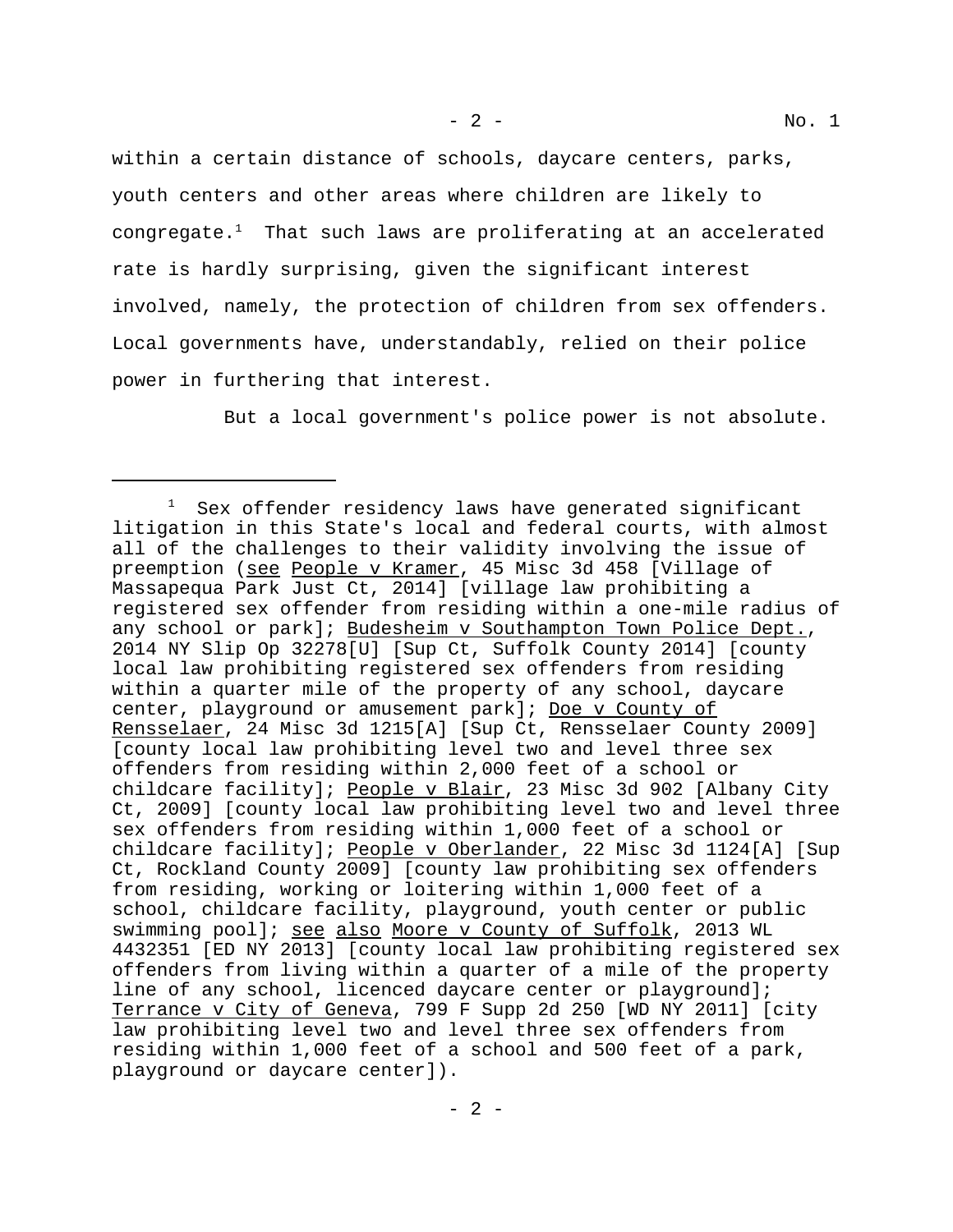When the State has created a comprehensive and detailed regulatory scheme with regard to the subject matter that the local law attempts to regulate, the local interest must yield to that of the State in regulating that field. We hold that the State's comprehensive and detailed statutory and regulatory framework for the identification, regulation and monitoring of registered sex offenders prohibits the enactment of a residency restriction law such as Local Law 4.

### I.

In 2001, defendant, a Nassau County resident, was convicted of the crime of possessing an obscene sexual performance by a child (Penal Law § 263.11). He served 22 months in prison and, upon his release from custody, was classified a level one sex offender under the Sex Offender Registration Act (Correction Law art 6-C, § 168 et seq.). Defendant was discharged from parole on August 19, 2004. In July 2008, defendant reported his change of address to the New York State Division of Criminal Justice Services. Upon receiving this information, the Nassau County Police Department determined that defendant had moved to an apartment located within 500 feet of two schools.

Defendant was charged by information with a violation of Nassau County Local Law 4, which is codified in Nassau County Administrative Code § 8-130.6. That provision states, in relevant part, that "[i]t shall be unlawful for any registered

- 3 -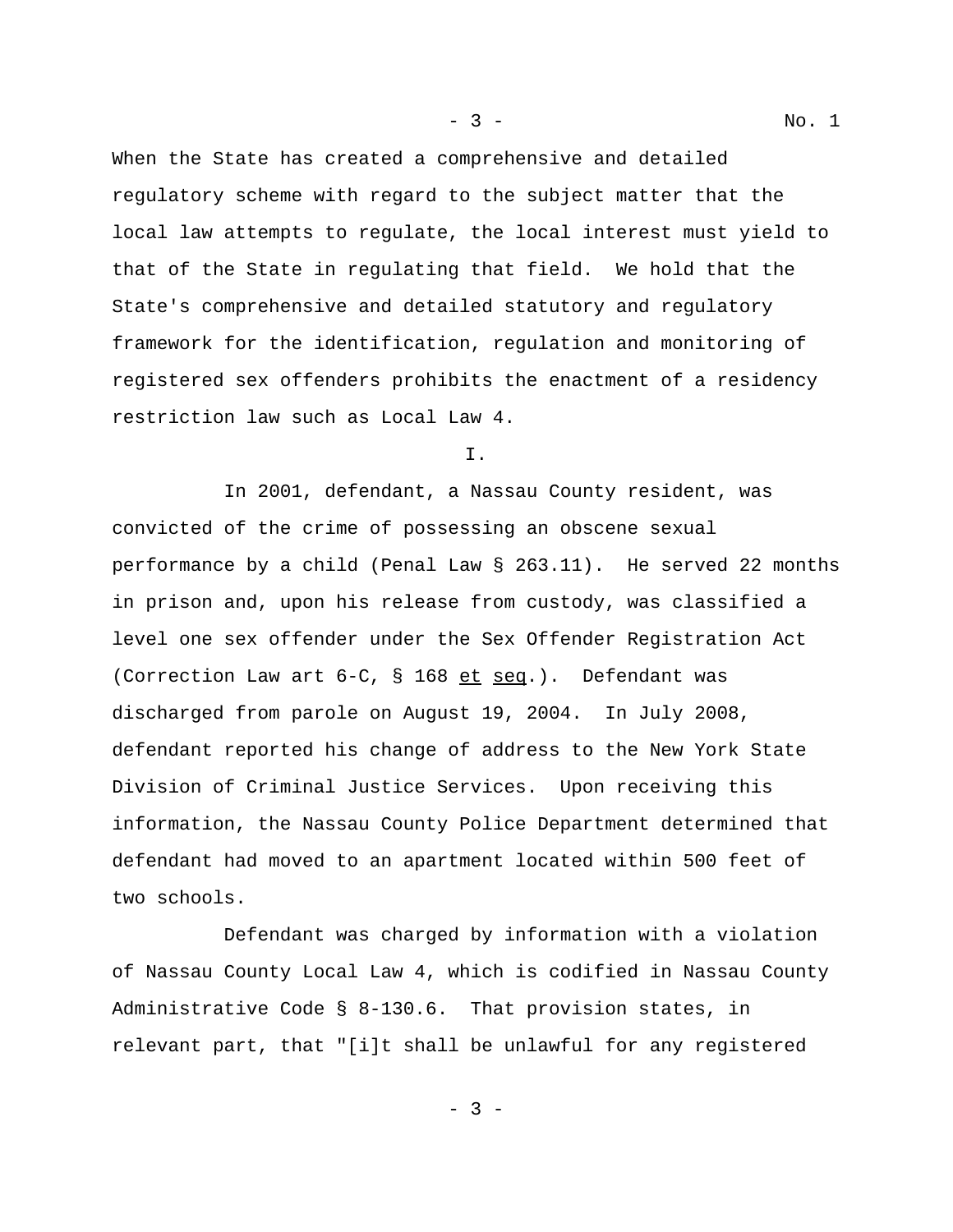sex offender to establish a residence or domicile where the property line of such residence or domicile lies within: (1) one thousand feet of the property line of a school; or (2) five hundred feet of the property line of a park . . ." (Nassau County Administrative Code § 8-130.6 [a] [1], [2]). The code defines a "registered sex offender" as "a person who has been classified as a Level 1, Level 2 or Level 3 sex offender and who is required to register with the New York state division of criminal justice services, or other agency having jurisdiction," pursuant to the Sex Offender Registration Act, regardless of whether the sex offender has actually registered  $(id. at § 8-230.2)$ .

Defendant moved to dismiss the information on the ground that Local Law 4 and section 8-130.6 are preempted by state law. The District Court of Nassau County granted the motion and dismissed the charge on the ground that Local Law 4 is preempted by New York's "comprehensive statutory scheme for sex offenders." The Appellate Term reversed and reinstated the information, holding that it could not discern any express or implied intention by the Legislature through the enactment of the Sex Offender Registration Act (and other state laws) to occupy the entire field so as to prohibit the enactment of local laws imposing "residency restrictions for sex offenders who are no longer on probation, parole supervision, subject to a conditional discharge or . . . seeking public assistance" (41 Misc 3d 36, 39 [App Term, 2d Dept, 9th and 10th Jud Dists 2013]). A Judge of

- 4 - No. 1

 $-4 -$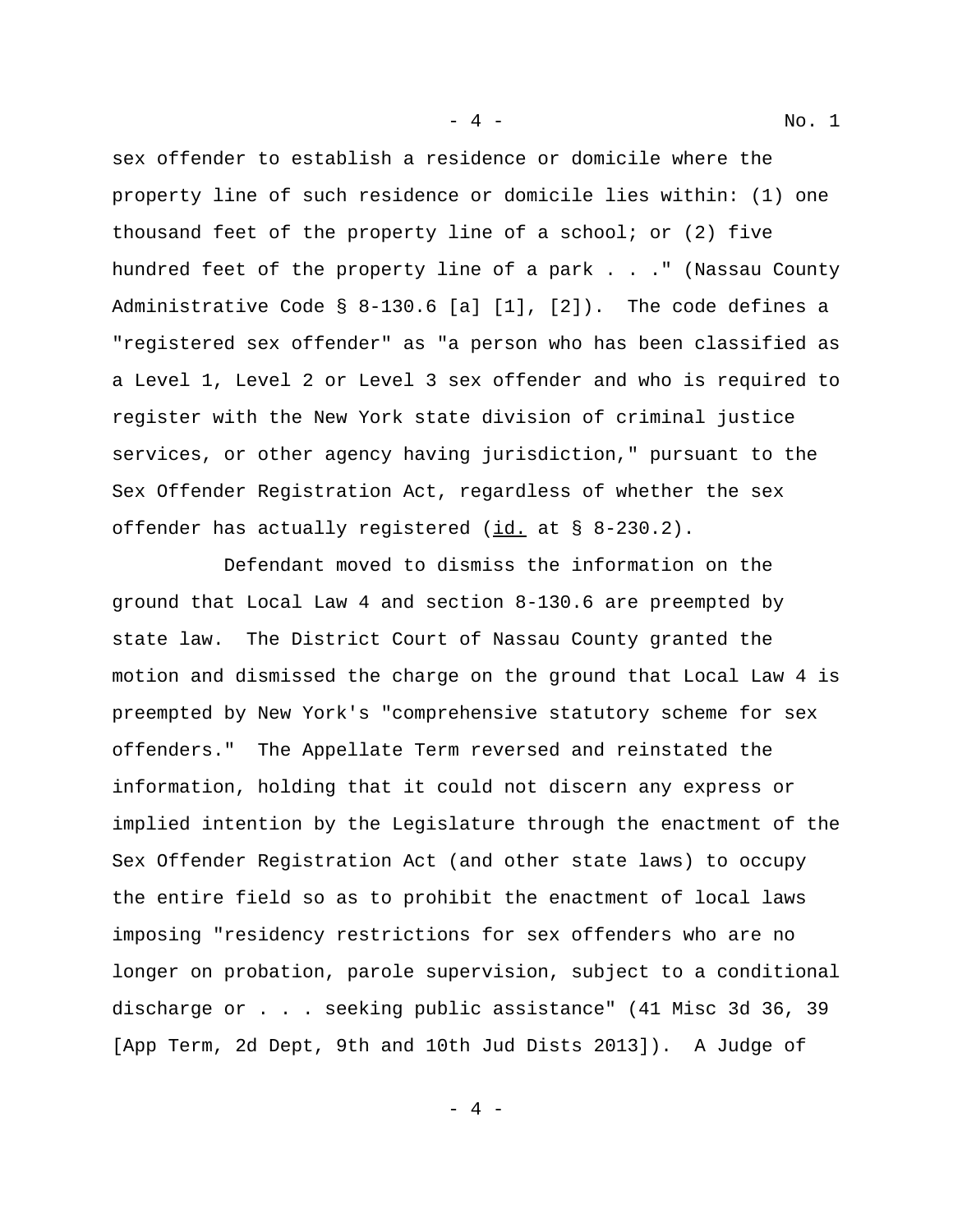- 5 - No. 1

this Court granted defendant leave to appeal.

## II.

Although a local government is constitutionally empowered to enact local laws relating to the welfare of its citizens through its police power, it is prohibited from exercising that power through the adoption of local laws that are inconsistent with the New York State Constitution or any general law of the State (see NY Const, art IX,  $\S$  2 [c]; Municipal Home Rule Law  $\S$  10 [1] [i]; [ii] [1] [a] [12]). This doctrine of preemption is a significant restriction on a local government's home rule powers because although localities are "invested with substantial powers both by affirmative grant and by restriction on State powers in matters of local concern, the overriding limitation of the preemption doctrine embodies 'the untrammeled primacy of the Legislature to act . . . with respect to matters of State concern'" (Albany Area Bldrs. Assn. v Town of Guilderland, 74 NY2d 372, 377 [1989], quoting Wambat Realty Corp. v State of New York, 41 NY2d 490, 497 [1977]).

Beginning with enactment of the Sex Offender Registration Act (SORA), the Legislature has passed and the Governor has signed a series of laws regulating registered sex offenders, including the Sexual Assault Reform Act (SARA) in 2000, the Sex Offender Management and Treatment Act (SOMTA) in 2007, and Chapter 568 of the Laws of 2008 (Chapter 568). Because the Legislature has not expressly stated an intent to occupy the

 $-5 -$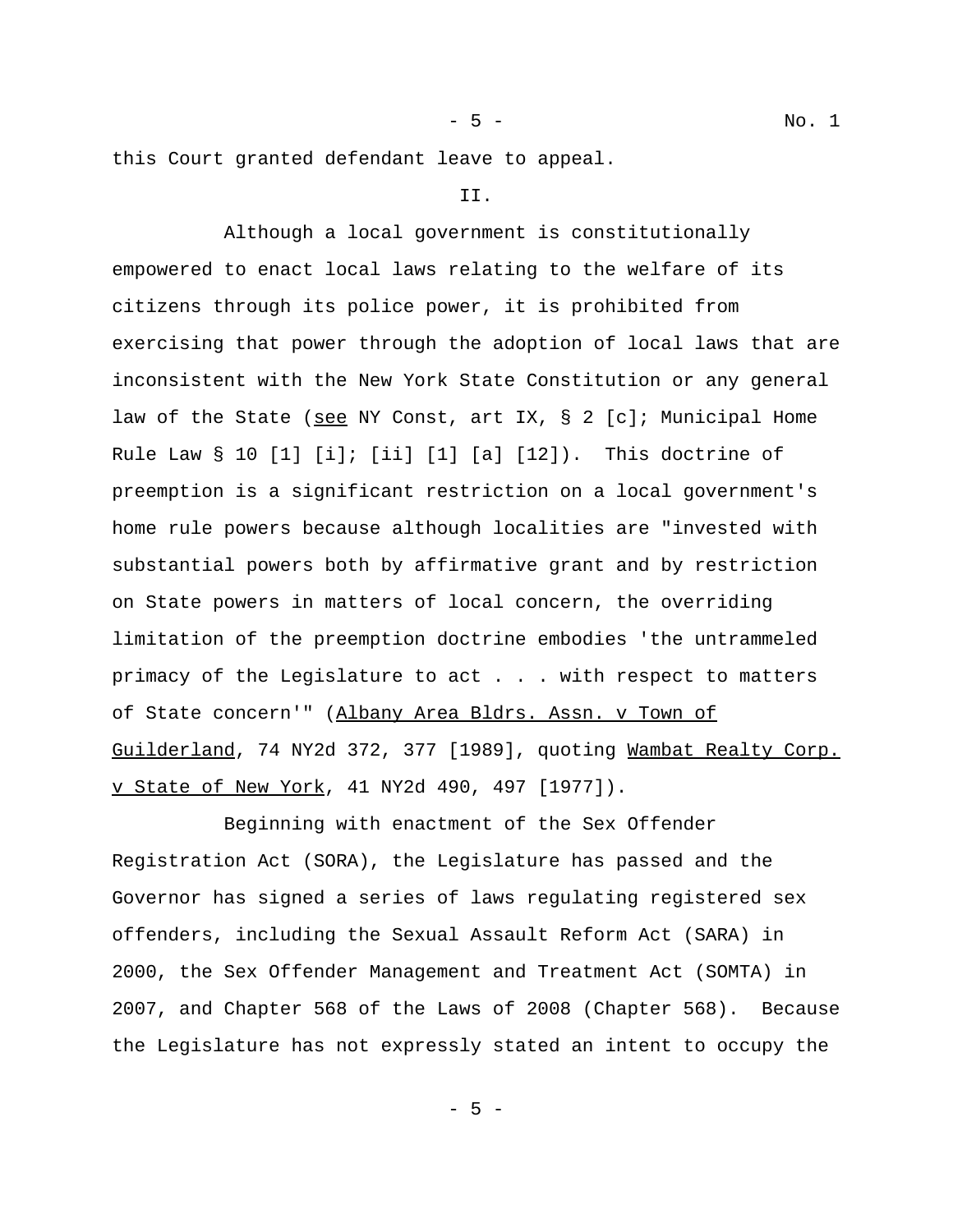- 6 - No. 1

field of sex offender residency restrictions in the aforementioned laws, our focus on this appeal is whether the Legislature, by implication, has shown its intent to do so.

### III.

The doctrine of field preemption prohibits a municipality from exercising a police power "when the Legislature has restricted such an exercise by preempting the area of regulation" (New York State Club Assn. v City of New York, 69 NY2d 211, 217 [1987], affd 487 US 1 [1988]; see Albany Area Bldrs. Assn., 74 NY2d at 377). Although field preemption may be "express" as evidenced by the Legislature's stated directive, it may also "be implied from a declaration of State policy by the Legislature . . . or from the fact that the Legislature has enacted a comprehensive and detailed regulatory scheme in a particular area" (Consolidated Edison Co. of N.Y. v Town of Red Hook, 60 NY2d 99, 105 [1983] [citations omitted]). Intent to preempt the field may "be implied from the nature of the subject matter being regulated and the purpose and scope of the State legislative scheme, including the need for State-wide uniformity in a given area" (Albany Area Bldrs. Assn., 74 NY2d at 377, citing Robin v Incorporated Vil. of Hempstead, 30 NY2d 347 [1972]).

The People assert that the statutes at issue (SORA, SARA, SOMTA and Chapter 568) either do not specifically mention residency at all or only tangentially touch upon residency by,

- 6 -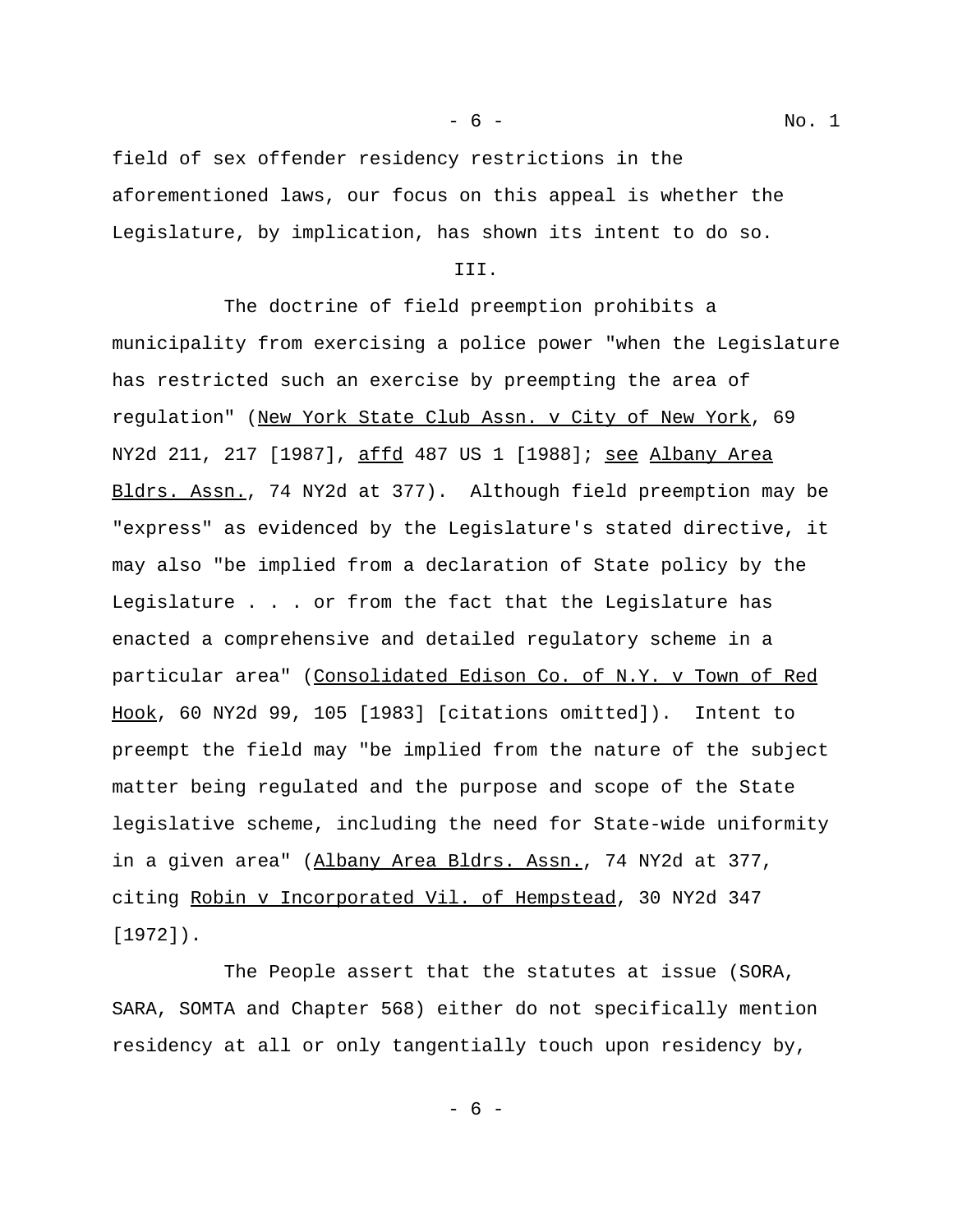for example, limiting travel by parolees and those on probation in areas with schools or childcare centers, and other places where children may congregate. Such "piecemeal" provisions, the People contend, do not constitute the type of "comprehensive and detailed regulatory scheme" from which preemption can be inferred, and it necessarily follows that the Legislature meant to leave to local governments the authority to impose residency restrictions on registered sex offenders who are not on parole or probation or subject to any type of supervision. But it is clear from the State's continuing regulation with respect to identification and monitoring of registered sex offenders that its "purpose and design" is to preempt the subject of sex offender residency restriction legislation and to "occupy the entire field" so as to prohibit local governments from doing so (see Robin, 30 NY2d at 350).<sup>2</sup> We therefore reverse the order of the Appellate Term.

#### IV.

This State's foray into sex offender management began in 1996 with the enactment of SORA, which addressed the Legislature's concern about the "danger of recidivism posed by sex offenders, especially those sexually violent offenders who commit predatory acts characterized by repetitive and compulsive behavior" (L 1995, ch 192, § 1). SORA, as its title makes clear,

 $2$  In light of our holding that this is an issue involving "field preemption," we do not address defendant's "conflict preemption" argument.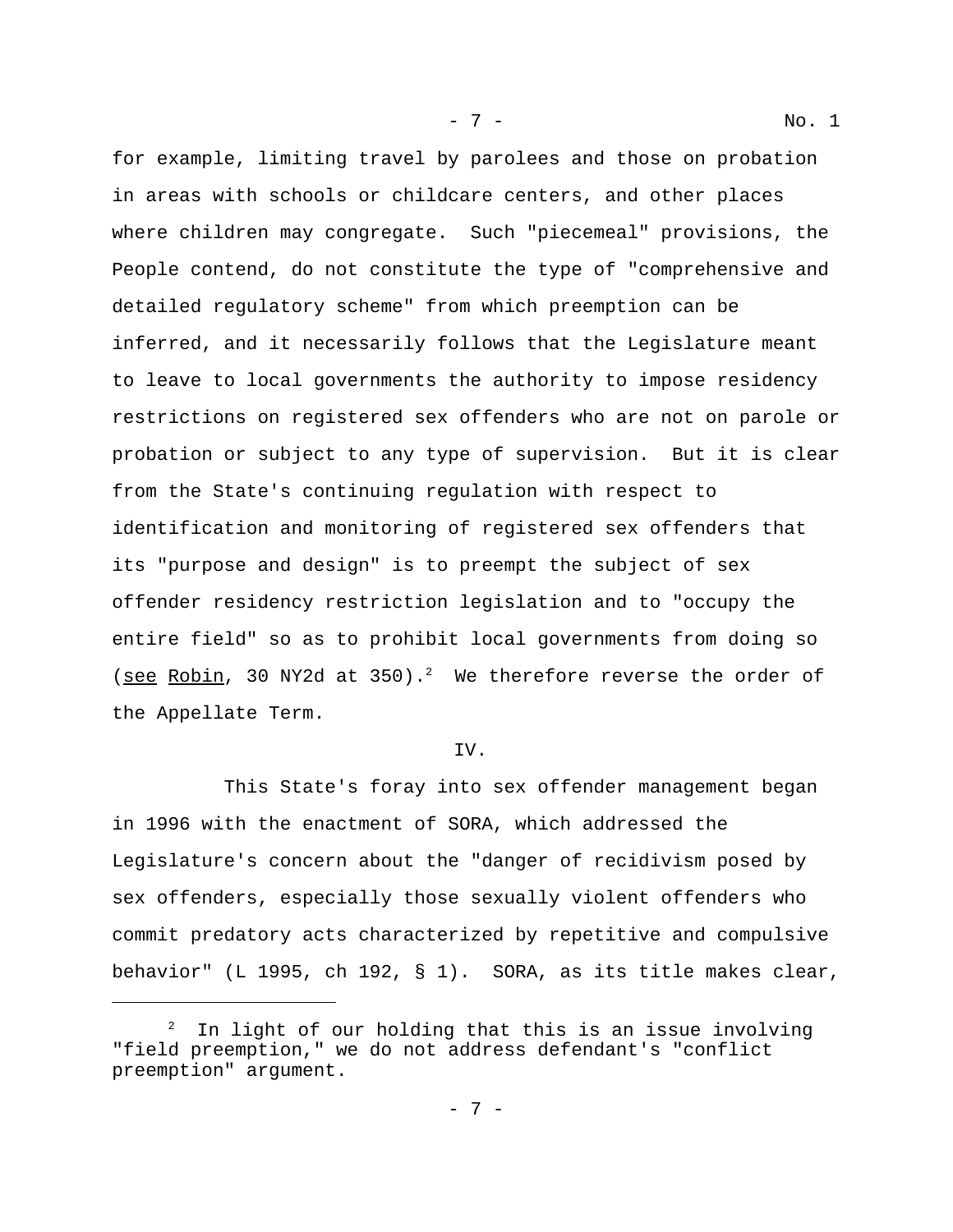is a registration and notification statute directed at protecting the public from sex offenders, who, upon their release, are assigned a risk level dependent upon whether their risk for reoffending is low (level one), moderate (level two) or high (level three) (see Correction Law § 168-l [6] [a]-[c]). The offender is required by law to register as a sex offender for a period that correlates with his particular risk-level and designation (see id. § 168-f; § 168-h [1]-[3]). The Legislature has described SORA's registration requirement as "a proper exercise of the state's police power regulating present and ongoing conduct" of sex offenders (L 1995, ch 192, § 1 [emphasis supplied]). The registration and notification requirements are, of course, applicable statewide and are aimed at providing local citizens and law enforcement agencies with critical information regarding sex offenders residing within their respective jurisdictions (see Correction Law §§ 168-f, 168-j).

Four years later, in 2000, the Legislature passed and the Governor signed the Sex Assault Reform Act which, as relevant here, amended the Penal Law and the Executive Law to require the imposition of a mandatory condition prohibiting sex offenders placed on probation, conditional release or parole from entering upon school grounds or other facilities where children receive care ("school grounds mandatory condition") (2000 McKinney's Session Law News of NY, Ch 1). As part of that law, Penal Law § 65.10 was amended to require that a court imposing a sentence of

- 8 - No. 1

- 8 -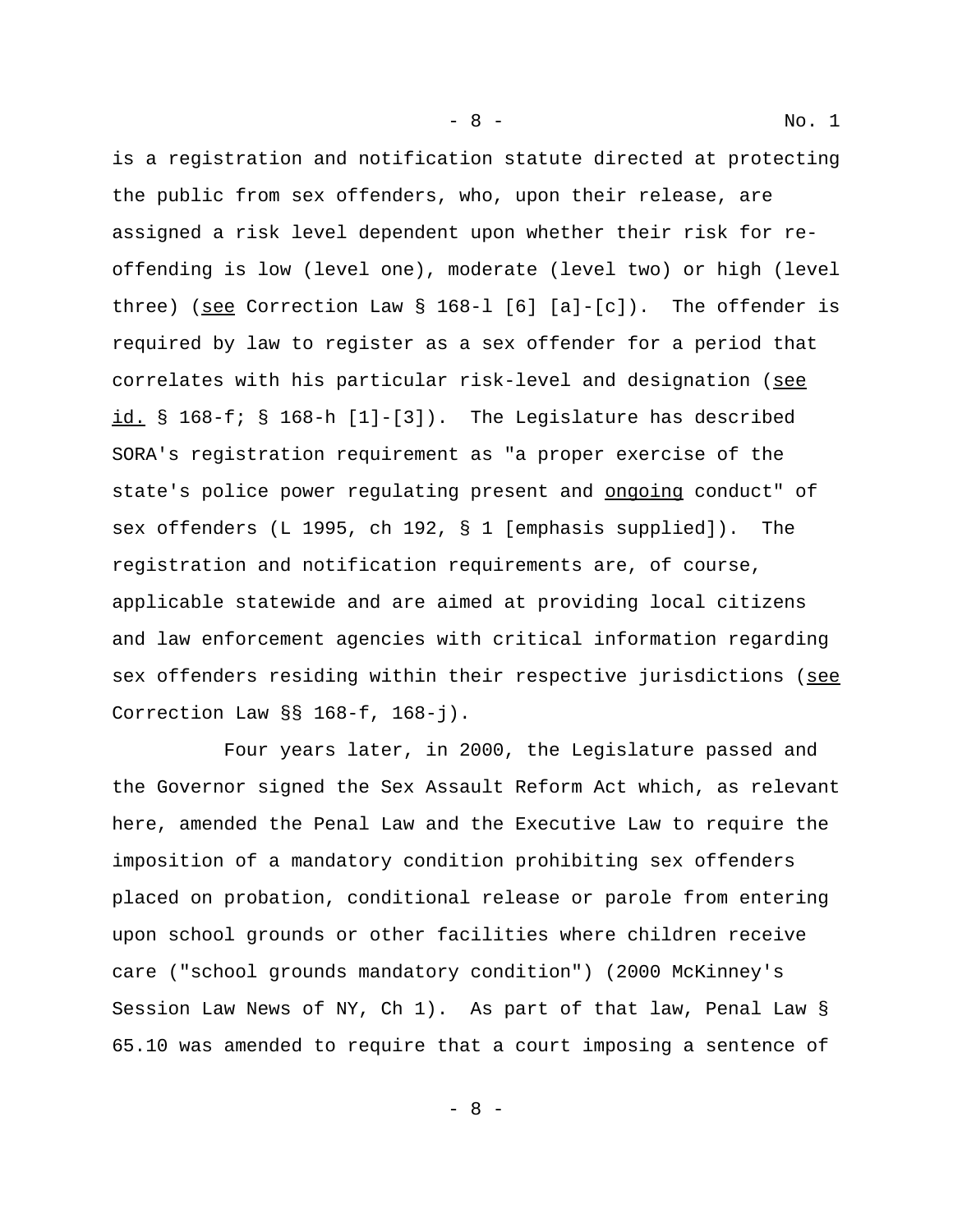probation or conditional discharge upon a person convicted of an enumerated sex offense<sup>3</sup> and where the victim of the offense was under the age of eighteen at the time the offense was committed, direct that the offender "shall refrain from knowingly entering into or upon any school grounds", as that term is defined in Penal Law § 220.00 (14) (a), or any other facility of institution that is "primarily used for the care and treatment of persons under the age of eighteen . . ." (Penal Law  $\S$  65.10 [4-a] [a]). At the same time, Executive Law § 259-c (14) was amended to require the parole board to impose the school grounds mandatory condition on offenders of the aforementioned enumerated sex offenses who are released on parole, who are conditionally released or who are subject to a period of PRS. In 2005, the Legislature extended the school grounds mandatory condition to sex offenders designated level three pursuant to Correction Law § 168-l(6), and also adopted the broad definition of "school grounds" set forth in Penal Law  $\S$  220.00 (14) (a), (b) (see 2005 McKinney's Session Law News of NY, Ch 544; see also Executive Law

<sup>3</sup> Those sex offenses are set forth in Penal Law articles 130 ("Sex Offenses"), 235 ("Obscenity and Related Offenses"), 263 ("Sexual Performance by a Child") and Penal Law §§ 255.25, 255.26, and 225.27 (Incest in the third, second and first degree, respectively). Initially, SARA imposed the school grounds mandatory condition on an offender who committed "Incest" as it was then referred to in former Penal Law § 255.25. In 2006, SARA was amended to require the imposition of the mandatory condition to the newly-enacted offenses of incest in the first, second and third degree (2006 McKinney's Session Law News of NY, Ch 320).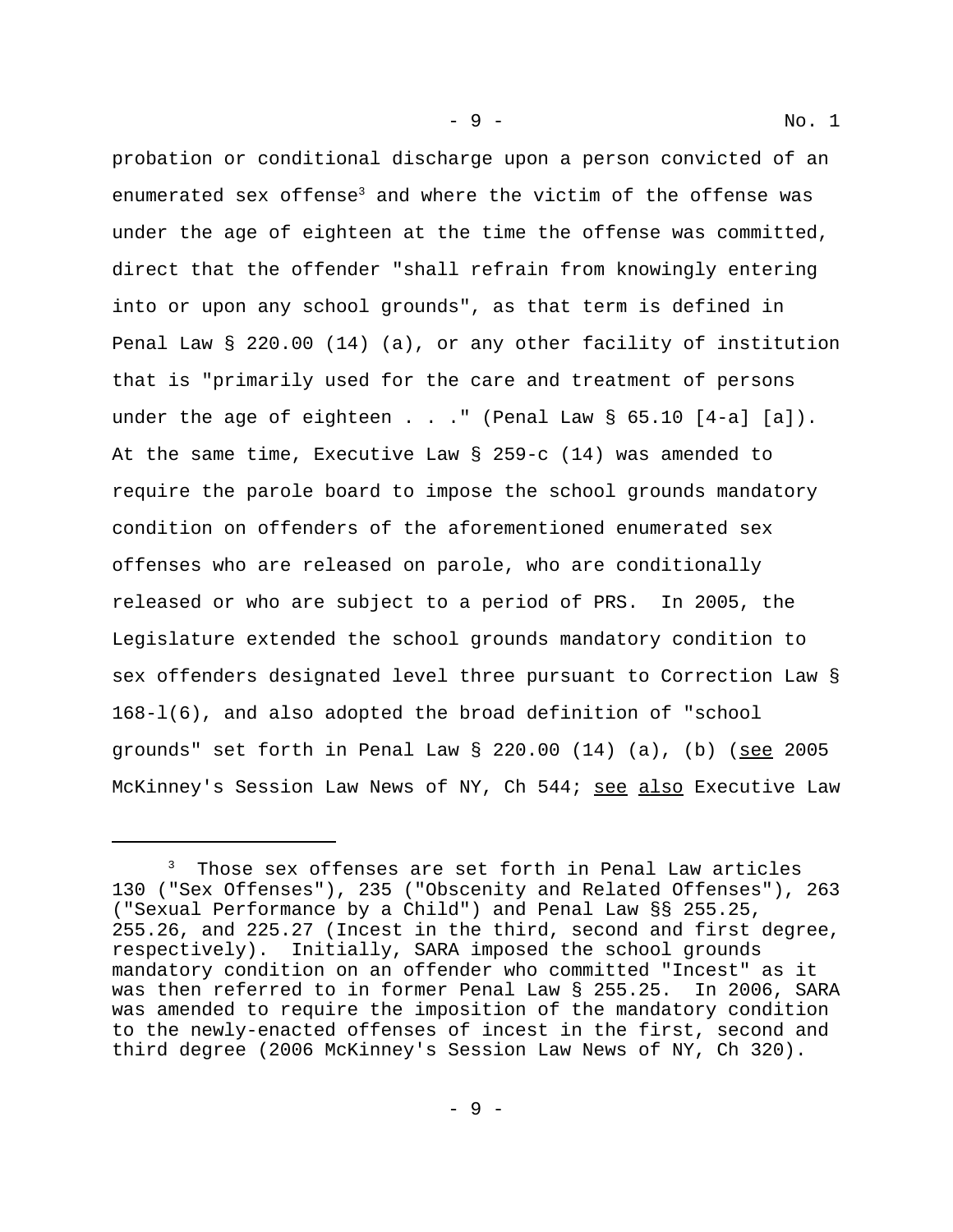$$ 259-c [14]$ .

The critical provision under SARA (as amended in 2005) is its reference to this definition of "school grounds":

> "(a) . . . any building, structure, athletic playing field, playground or land contained within the real property boundary line of a public or private elementary, parochial, intermediate, junior high, vocational, or high school, or (b) any area accessible to the public located within one thousand feet of the real property boundary line comprising any such school or any parked automobile or other parked vehicle located within one thousand feet of the real property boundary line comprising such school. For the purposes of this section an 'area accessible to the public' shall mean sidewalks, streets, parking lots, parks, playgrounds, stores and restaurants" (Penal Law § 220.00 [14] [a], [b] [emphasis supplied]).<sup>4</sup>

Courts have interpreted section 220.00 (14) as creating a residency restriction prohibiting certain classes of sex offenders from living within 1,000 feet of a school (see Terrance v City of Geneva, 799 F Supp 2d 250, 255 [WD NY 2011]; People v Blair, 23 Misc 3d 902, 908 [Albany City Ct 2009]; People v Oberlander, 22 Misc 3d 1124 [A] [Sup Ct, Rockland County 2009]). The practical effect is that any sex offender who is subject to the school grounds mandatory condition is unable to reside within 1,000 feet of a school or facility as defined in Penal Law §

<sup>4</sup> When SARA was enacted in 2000, the school grounds mandatory condition prohibited sex offenders from actually going inside the boundary line of a school. The 2005 SARA amendment broadened the school grounds mandatory condition to 1,000 feet beyond the boundary line.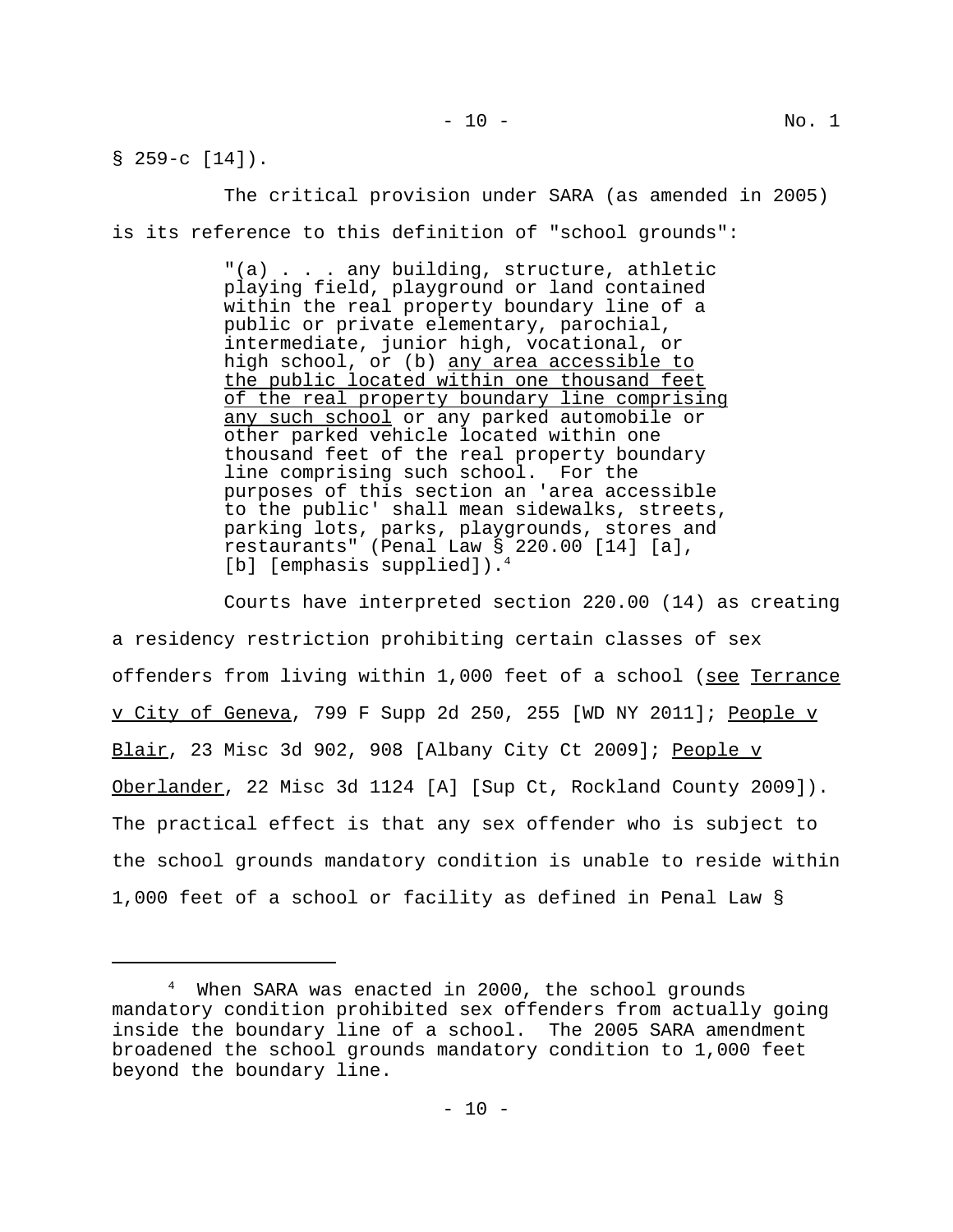220.00 (14) (b). Therefore, SARA's enactment, with its various amendments over the years, provides clear evidence of the State's intention to occupy the field with regard to sex offender management, including where certain sex offenders may reside, and it is of no moment that the defendant in this appeal does not fall within the class of sex offenders who are subject to that mandatory condition.

Further evidence of the State's intent to occupy the field of sex offender housing is found in the enactment of Chapter 568 of the Laws of 2008. That chapter directed the Division of Parole (DOP), Division of Probation and Correctional Alternatives (DPCA) and the Office of Temporary and Disability Assistance (OTDA) "to promulgate rules regarding the placement of sex offenders" to address the inability of those agencies "to locate suitable housing for convicted sex offenders" (Assembly Mem in Support, Bill Jacket, L 2008, ch 568, at 7). Because the lack of suitable housing created "an unacceptable high level of concentration of sex offenders in certain residential areas," resulting in "an unnecessary risk to public safety," Chapter 568's objective was to remedy that problem by allowing the DOP, DPCA and OTDA to consider certain relevant factors when "investigating and approving the residences of sex offenders" (id. [emphasis supplied]).

In approving Chapter 568, the Governor stated that this statute was necessary to address the challenges sex offenders

- 11 - No. 1

- 11 -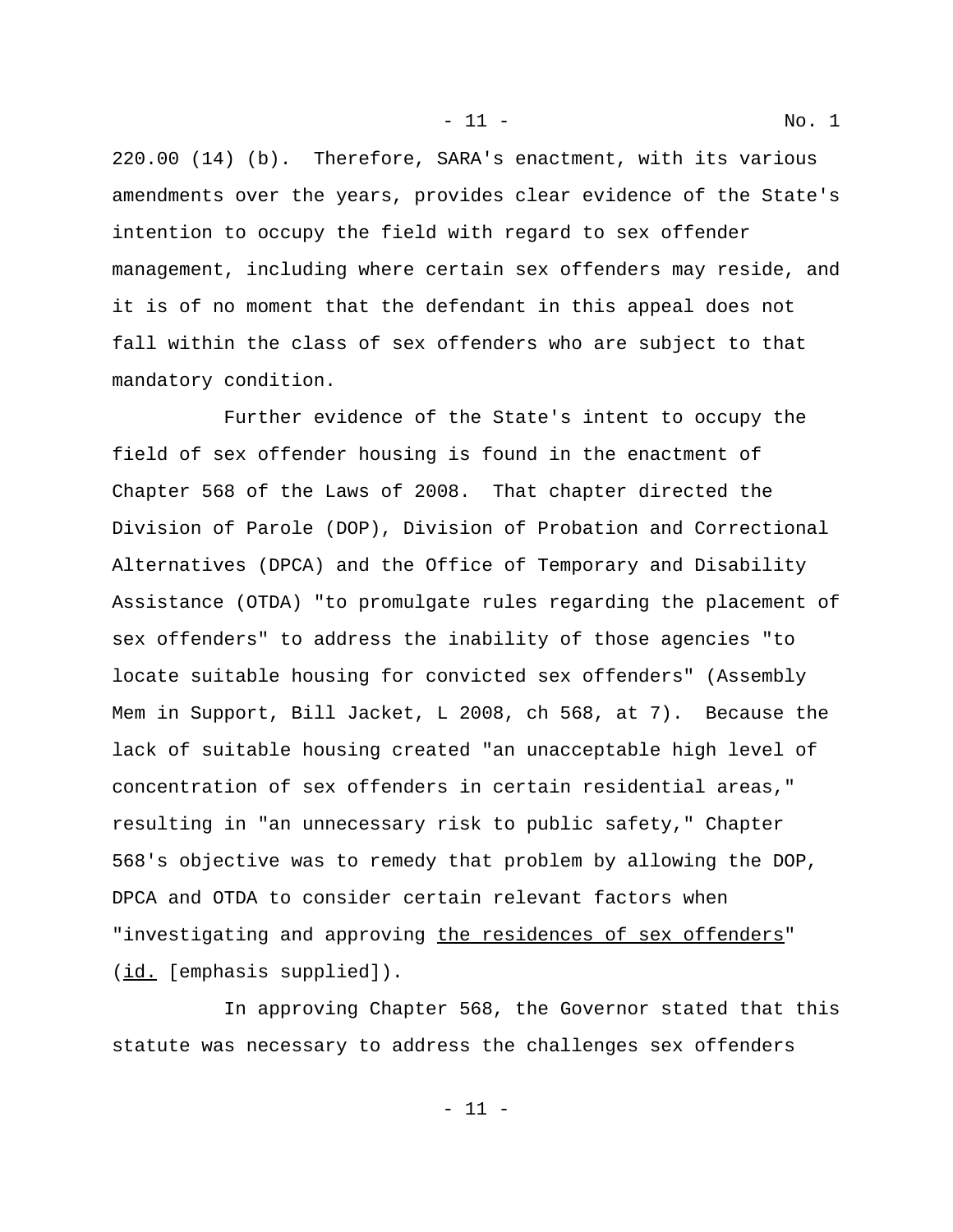- 12 - No. 1

faced upon leaving prison in light of the shortage of affordable housing and the enactment of "well-intentioned" local ordinances that imposed "even more restrictive residency limitations on registered sex offenders" than the restrictions contained in SARA (Governor's Approval Mem, Bill Jacket, L 2008, ch 568, at 6, 2008 NY Legis Ann at 1668-1669 [emphasis supplied]). The Governor further acknowledged that this chapter "recognizes that the placement of these offenders in the community has been and will continue to be a matter that is properly addressed by the State," and that the chapter's guidelines would "balance" the competing factors of public safety and the provision of suitable housing for sex offenders, leading "to a coordinated and comprehensive statewide policy that will both protect the public and ensure that there is suitable and appropriate housing available for sex offenders in every community in the State" (id. [emphasis supplied]).

Chapter 568 added new subdivisions to Executive Law §§ 243 and 259,<sup>5</sup> and Social Services Law § 20, by requiring certain agencies to promulgate rules and regulations governing sex offender placement and housing (see Executive Law § 243 [4] [requiring the DPCA to give recommendations that include guidelines and procedures concerning "the placement of sex

<sup>5</sup> Chapter 568 amended Executive Law § 259 (5). That provision was repealed in 2011; the substance of that provision has since been relocated Correction Law § 203 (1) (see 2011 Session Law News of NY, Ch 62).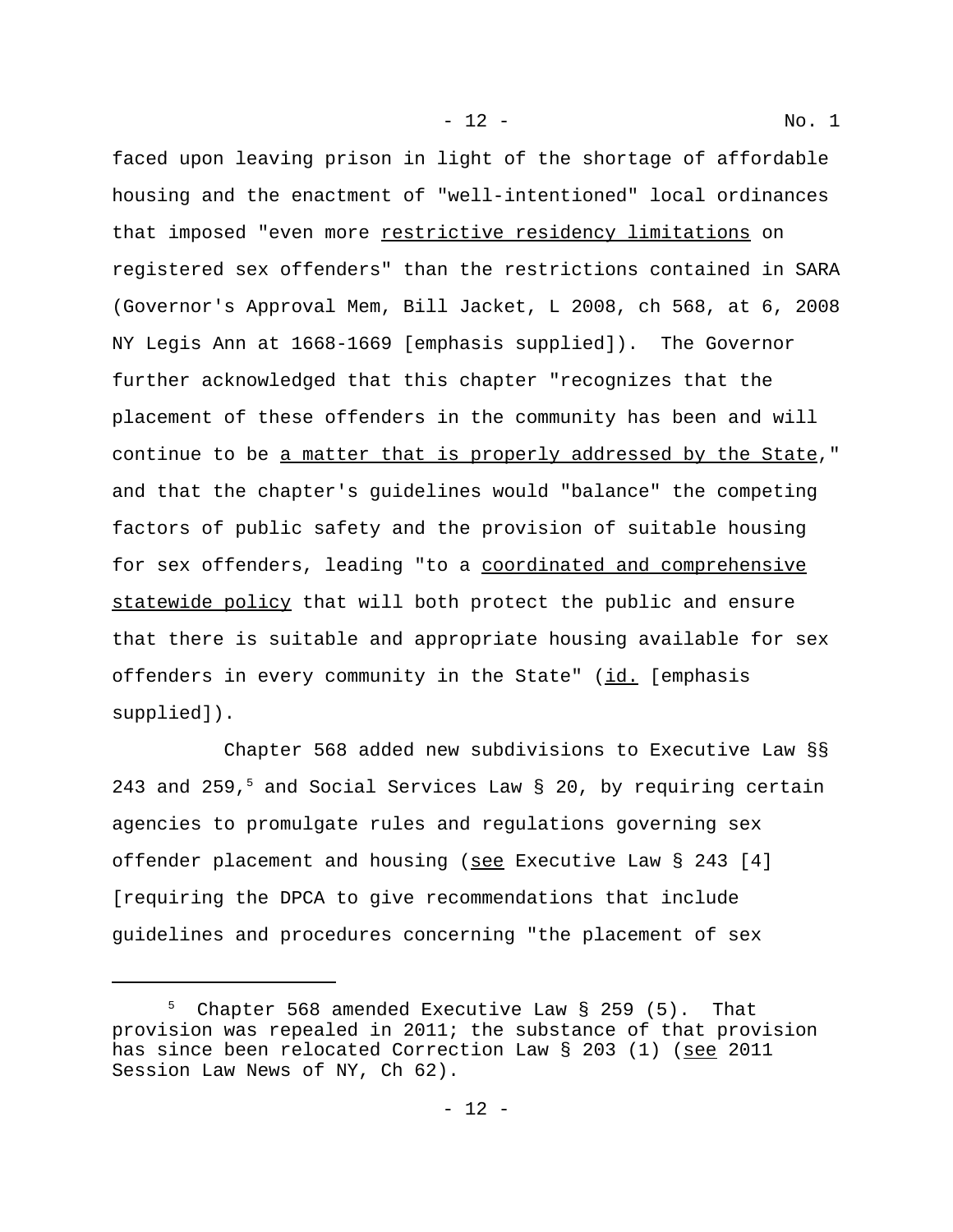offenders designated level two or level three sex offenders pursuant to (SORA)," and requiring the regulations to direct local probation departments to consider certain factors concerning placement of such offenders]; Correction Law § 203 [1] [requiring the State Commissioner of Corrections and Community Supervision to promulgate similar rules and regulations for level two and level three offenders who are released on presumptive release, parole, conditional release or PRS]; Social Services Law § 20 [8] [a] [requiring the OTDA to promulgate rules and regulations for the conditions under which local social services officials may determine the placement of level two or level three sex offenders who, upon their release, are expected to apply for, or receive, public assistance and who are determined to be in immediate need of shelter]).

Pursuant to these regulations, regardless of whether the level two or level three sex offender is sentenced to probation or is released, the Legislature has determined that placement of the sex offender is dependent on a number of factors, all of which must be considered by the relevant agency. Such factors include the concentration of registered sex offenders in a given area or municipality; the number of registered sex offenders residing at a certain property; the proximity of entities that have vulnerable populations; the sex offender's accessibility to family members or friends or other supportive services such as local sex offender treatment

- 13 - No. 1

- 13 -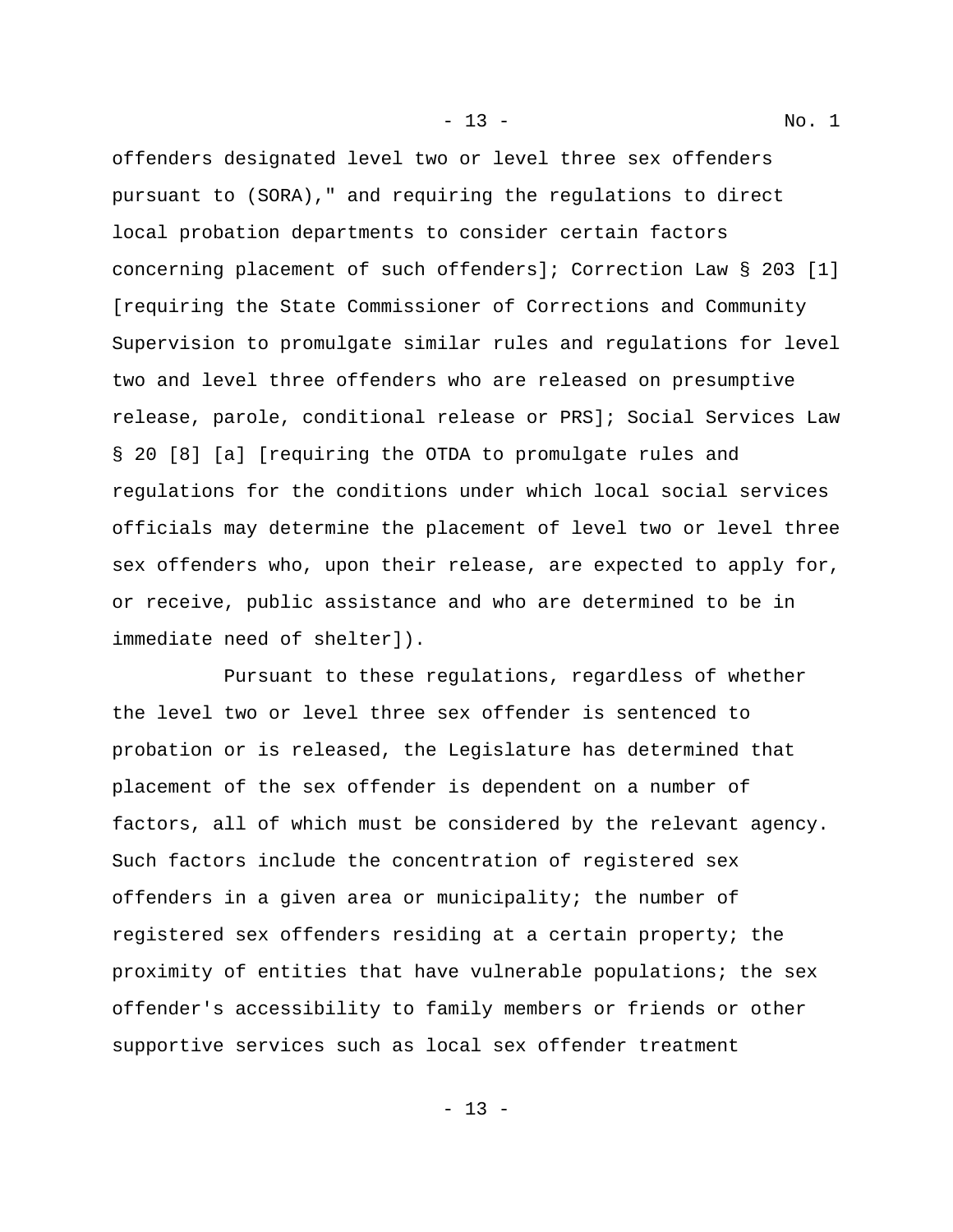programs; and the availability of permanent, stable housing so as to reduce the possibility that the sex offender will be transient (see Executive Law § 243 [4] [a]-[e]; Correction Law § 203 [1]  $[a] - [e]$ ; Social Services Law § 20 [8] [b]  $[i] - [iv]^6$ .

The regulations promulgated pursuant to Executive Law § 243 (4), Correction Law § 203 (1) and Social Services Law § 20 (8) (a) all recognize that the placement and housing of sex offenders "are areas that have been, and will continue to be, matters addressed by the State, . . . [and] . . . further the State's coordinated and comprehensive policies in these areas . . ." (9 NYCRR § 365.3 [b] [emphasis supplied] [level two and level three sex offenders on probation]; 9 NYCRR 8002.7 [b]; 18 NYCRR 352.36 [a] [2]). The regulations also acknowledge that the maintenance and location of acceptable housing for sex offenders constitutes "an enormous challenge that impacts all areas of the State" because sex offenders, upon release from prison, typically return to the communities where they previously resided and the proliferation of well-intentioned local ordinances imposing residency restriction has hampered the ability of the State and local authorities to address the difficulty in finding

<sup>6</sup> One factor that must be considered by local social services officials but need not be considered by the other two agencies is that the Department of Corrections and Community Supervision must investigate and approve any placement of a level two or level three sex offender by local social service officials (see Social Services Law § 8 [b] [v]). Local social services officials need not, however, consider the availability of stable housing in determining placement.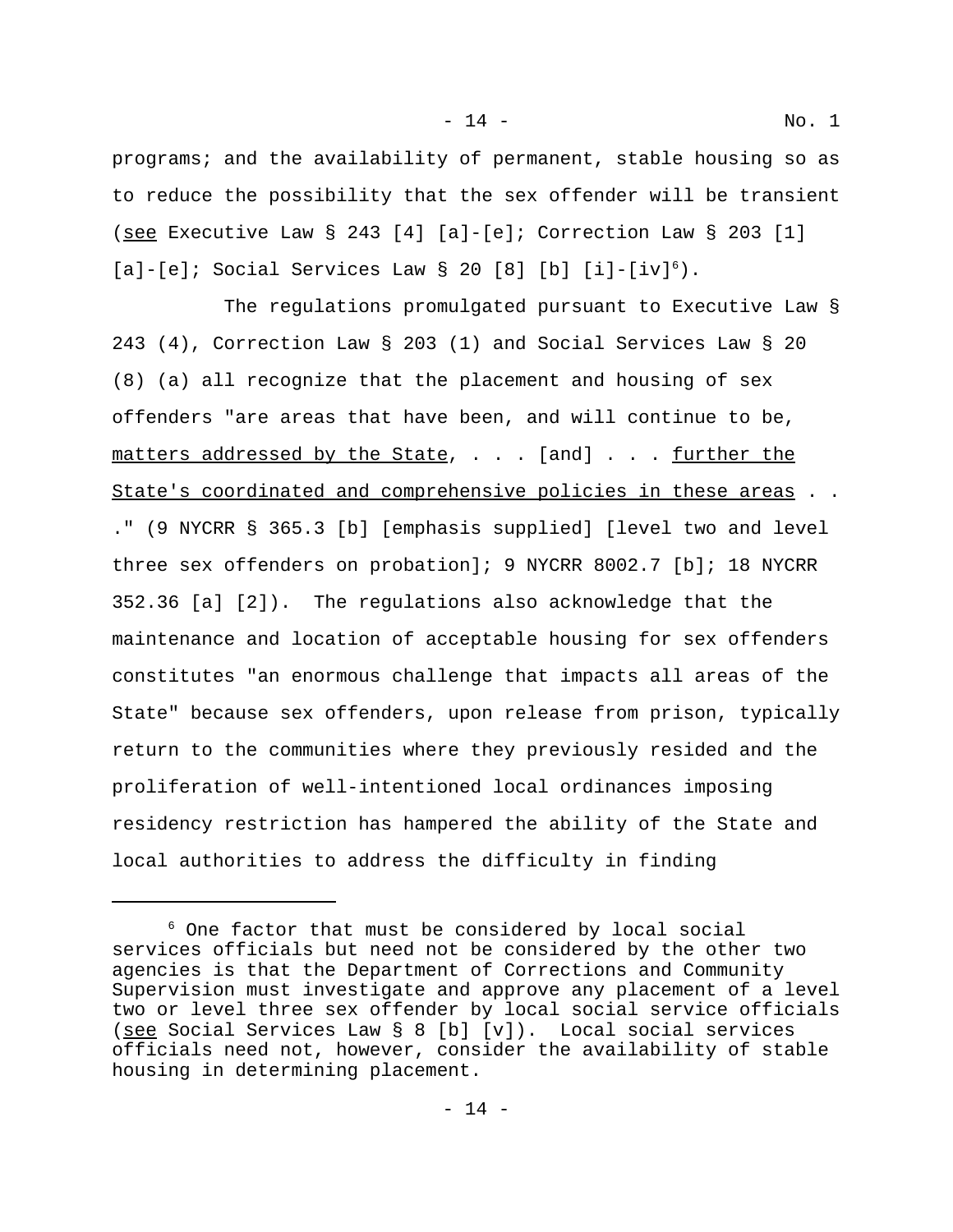appropriate housing for sex offenders (9 NYCRR 365.3 [d] [5]; 9 NYCRR 8002.7 [d] [5]; 18 NYCRR 352.36 [a] [4] [v]).

Further evidence of the legislative scheme to regulate sex offenders is the Legislature's enactment in 2007 of the Sex Offender Management Treatment Act (L 2007, ch 7). This statute created a procedure for the confinement of certain sex offenders upon the expiration of their prison terms, resulting in their transfer to secure treatment facilities (see Mental Hygiene Law §§ 10.03 [e], 10.07 [f]). Those offenders who are deemed not to require confinement are subjected to an outpatient regimen of strict and intensive supervision and treatment ("SIST") (id. at § 10.07), including the potential designation of specific residences or types of residence by the Department of Corrections and Community Supervision  $(i_d, at § 10.11 [a] [1])$ . SOMTA was enacted for the dual purposes of protecting the public from recidivistic sex offenders while ensuring that sex offenders have access to appropriate treatment  $(id. \ S 10.01 [a] - [c])$ .

# V.

The defendant in this appeal is a designated level one sex offender, is not on probation or parole, nor is he subject to conditional release or PRS. None of the aforementioned provisions that even touch upon residency or placement apply to him. Contrary to the People's contention, however, that does not mean that the State has delegated to local governments the duty of enacting residency laws concerning registered sex offenders.

- 15 - No. 1

- 15 -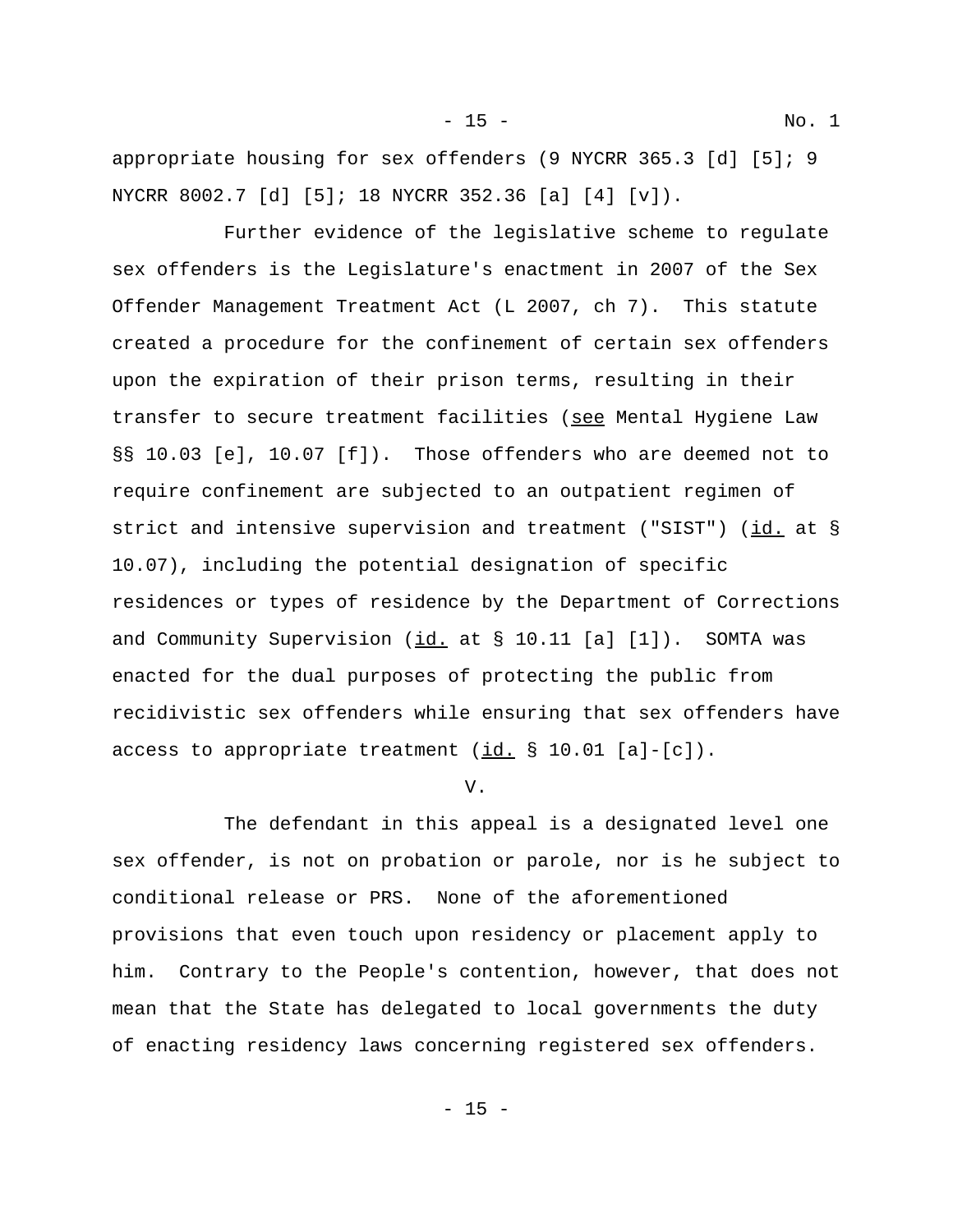Nor does it mean, as Appellate Term held, that "the Legislature has chosen to limit its regulations over sex offenders and not to enact a comprehensive legislative scheme in the area concerning the residency restrictions of sex offenders who are not on parole, probation, subject to conditional discharge or seeking public assistance" (41 Misc 3d at 39). Rather, it is clear that the State has been continuously active in this field and, as such, it is evident that the State has chosen to occupy it.

What SORA, SARA, Chapter 568 and SOMTA represent is a detailed and comprehensive regulatory scheme involving the State's ongoing monitoring, management and treatment of registered sex offenders, which includes the housing of registered sex offenders. The monitoring and treatment of sex offenders does not end when the sex offender is released from prison. The State, through SORA, has devised a risk level system to identify the offenders who are most likely to reoffend. That system operates in tandem with SARA and Chapter 568, which refer to risk levels in their determinations as to where certain registered sex offenders are allowed. In the case of probation or release from prison, State regulations require local probation and parole officials to consider factors delineated by the State in determining where level two and level three sex offenders are to be placed. It is not coincidental that SARA and Chapter 568 do not address those registered sex offenders who are least likely to reoffend, i.e., those designated level one, and instead

- 16 - No. 1

- 16 -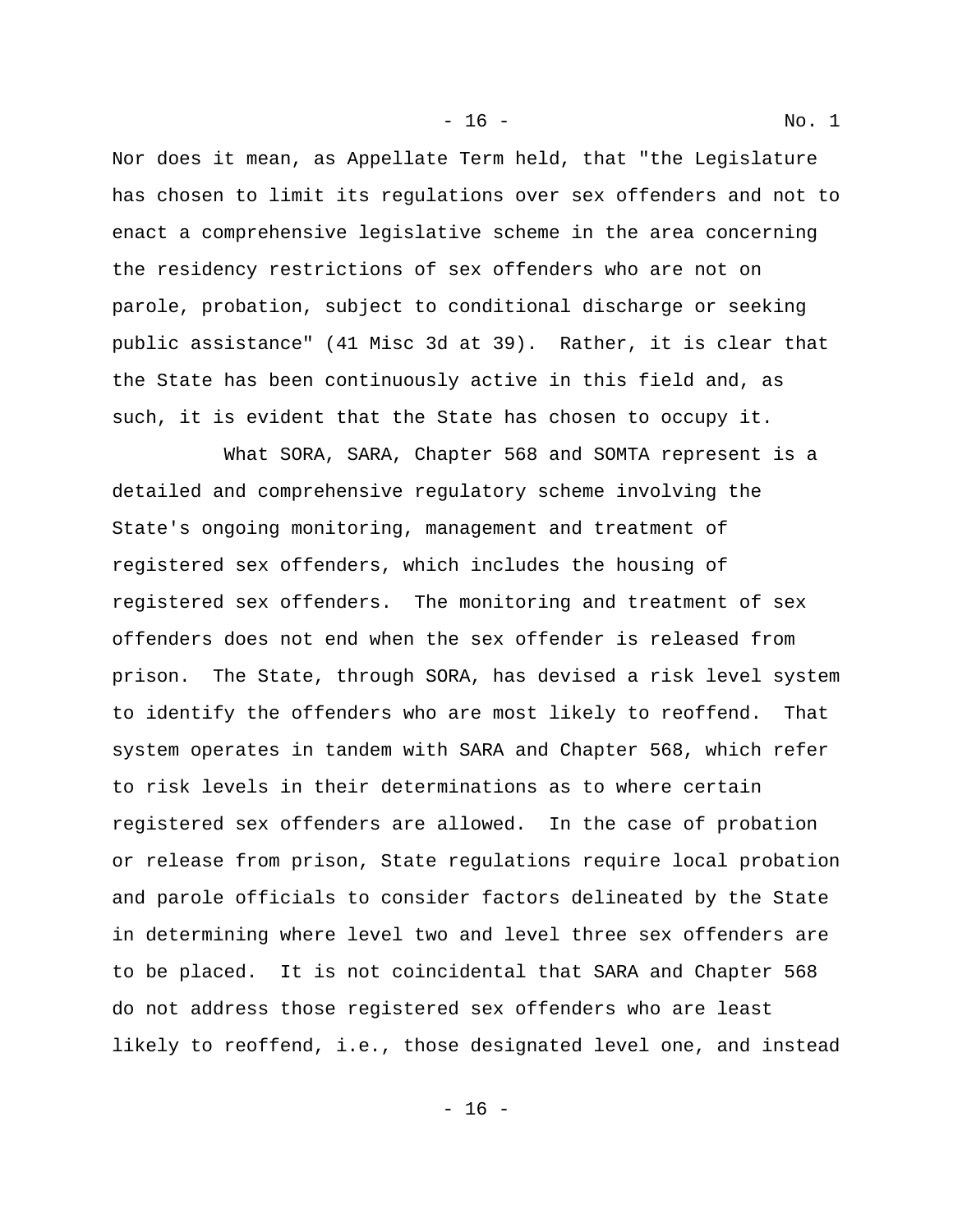focus on those sex offenders who have been designated as exhibiting a moderate to high risk of recidivism, i.e., those designated level two and three, respectively. This top-down approach, with the State dictating the relevant factors that local officials are required to consider when placing such offenders in housing, plainly establishes that sex offender registry restrictions are within the exclusive bailiwick of the State and accentuates the State's intent to occupy the field.

Residency restriction laws such as Local Law 4 encroach upon the State's occupation of the field, "inhibit the operation of [this] State's general law and thereby thwart the operation of [this] State's overriding policy concerns" relative to the identification, monitoring and treatment of sex offenders (Albany Area Bldrs. Assn., 74 NY2d at 377 [citation and internal quotations omitted]). They also collide with state policy by prohibiting sex offenders who are on probation and parole from living in housing that has been approved by the Division of Probation and Correctional Alternatives and Division of Parole.

Local residency restriction laws also hinder State-wide uniformity concerning sex offender placement. SORA, SARA, Chapter 568 and SOMTA are State-wide laws that apply to every community, including those particular laws and regulations regarding sex offender placement. Local Law 4 and similar laws are easily passed and, understandably, receive local support, but, as the State has acknowledged, communities in recent years

- 17 - No. 1

- 17 -